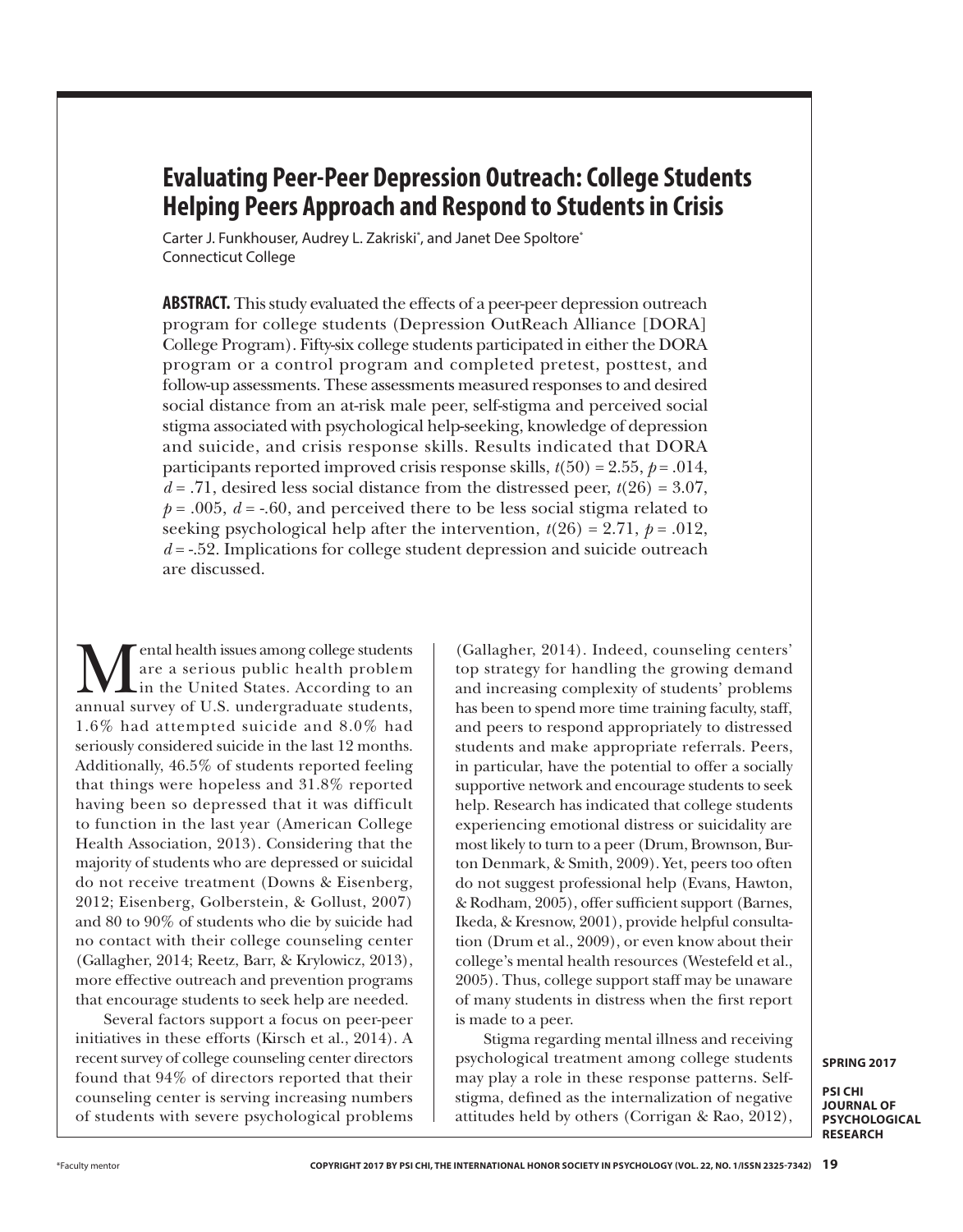is negatively associated with both help-seeking behavior and the likelihood of encouraging a peer with mental illness to seek professional help (Jorm, Blewitt, Griffiths, Kitchener, & Parslow, 2005). Perceived stigma, the perception of these negative attitudes in others, is associated with attitudes toward seeking psychological help (Komiya, Good, & Sherrod, 2000) and help-seeking intentions (Deane & Todd, 1996), though perhaps not as consistently as self-stigma (Eisenberg, Downs, Golberstein, & Zivin, 2009). Encouragingly, studies have shown that stigmatizing attitudes among college students can be modified through both education and contact with individuals with mental illness (Kosyluk et al., in press; Morse & Schulze, 2013). Therefore, outreach programs that aim to decrease stigma may increase peer helping behaviors and referrals.

The Depression OutReach Alliance (DORA) College Program offers a peer-peer approach to depression outreach and suicide prevention (Screening for Mental Health, 2010). It is based on Signs of Suicide (SOS), a school-based prevention program for middle and high school students that incorporates two widespread suicide prevention approaches by integrating a didactic component to promote effective intervention with distressed peers with a self-screening for depression and other risk factors for suicidal behavior (Aseltine & DeMartino, 2004). SOS has been shown to enhance knowledge of suicide and depression, improve attitudes toward these issues, and reduce the rate of suicide attempts by approximately 40% (Aseltine & DeMartino, 2004; Aseltine, James, Schilling, & Glanovsky, 2007). Although DORA contains many of the same elements as SOS, no research has studied the effects of DORA. Thus, it is listed in the Suicide Prevention Resource Center's (SPRC) Best Practices Registry for suicide prevention under Section III (meets current standards, but no outcome evaluation).

DORA consists of an educational video, student workbook, and structured discussion in small groups led by a peer health educator in collaboration with college counseling center professionals. The 16-minute educational video profiles college students who have experienced depression and suicidal ideation, but are now in recovery with support from peers and mental health professionals. The video also uses an acted scenario to model a successful student intervention with a depressed male peer and features interviews with college counselors to destigmatize counseling. Participants

receive a student workbook to be used in conjunction with the video with tips for offering empathic support, an optional self-risk assessment, guidance for finding "the right therapist for you," and signs and symptoms of depression, anxiety, and suicidal behavior. Finally, the peer-led discussion explores themes from the video.

There are several reasons to evaluate DORA, including its SPRC section III listing. Most importantly, DORA differs from other suicide prevention programs in that it is primarily implemented by a peer leader rather than a mental health professional. Kirsch et al. (2014) argued that peer-peer outreach programs have great potential but are underutilized and noted that their empirical base, although largely positive, is small. Additionally, DORA's explicit focus on student gatekeepers is important. The DORA video provides studentcentered education about depression and recovery, addresses specific concerns peers may have about intervening and making referrals, and shares firstperson accounts from eight students representing a wide range of potential peers. Other widely used gatekeeper training programs like Question, Persuade, Refer, Mental Health First Aid, and Campus Connect have often focused on training faculty, staff, or resident advisors (Lipson, Speer, Brunwasser, Hahn, & Eisenberg, 2014; Pasco, Wallack, Sartin, & Dayton, 2012; Tompkins & Witt, 2009), and are not designed specifically with student/peer gatekeepers in mind.

Therefore, the current study examined the short-term effects of DORA on responses to and desired social distance from a male peer at risk for suicide, crisis response skills, self- and perceived stigma associated with psychological help-seeking, and knowledge of depression and suicide in a controlled trial. The control group participated in an identically structured fire safety program that consisted of a video, pamphlet, and structured discussion. It was hypothesized that, after participating in their respective programs, DORA participants would demonstrate better crisis response skills than control participants. It was also predicted that, after exposure to the program, DORA participants would be more likely than control participants to include strategies recommended by DORA in their responses to a hypothetical depressed male peer. A male peer was the focus for these assessments because DORA utilizes a male peer in the acted scenario, and research shows that impressions of male depressed peers may be especially negative and peer intervention less likely (White & Stillion,

**SPRING 2017**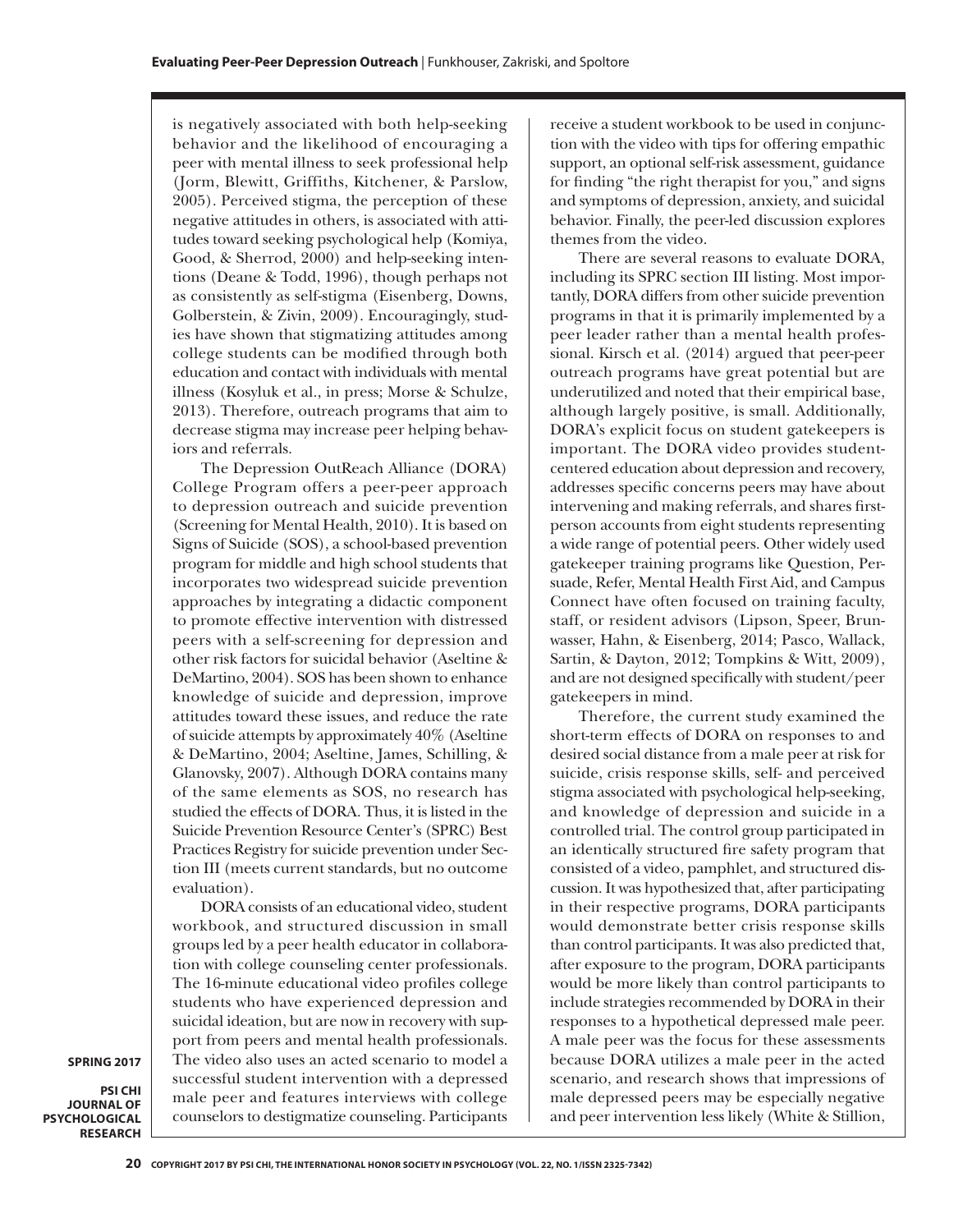1988). The DORA group was also expected to report less desired social distance from the distressed peer and greater knowledge of suicide and depression than the control group after participating in the program. Finally, because the DORA video provides contact with college students who were depressed but have since recovered and this kind of contact has been shown to reduce stigma (Corrigan, Powell, & Al-Khouja, 2015), it was predicted that DORA would decrease participants' self-stigma and perceived social stigma associated with receiving psychological help.

### **Method**

#### **Participants**

A total of 56 undergraduates participated in either DORA or the control program and all of the assessments. Data from four DORA participants who had previously seen the DORA video were excluded from all analyses, however, resulting in a final sample of 27 DORA participants (66.7% women) and 25 control participants (60% women). All participants were students enrolled in an introductory Psychology course at a small private, 4-year residential college in the Northeastern United States. Participants were predominantly first-year students and sophomores (84.6%) and European American (57.7%), with 13.5% Hispanic/Latino, 15.4% Asian American, 9.6% African American, and 3.8% other. Tests revealed no demographic differences between the DORA and control participants.

#### **Materials**

**Vignette and open-ended prompt**. To assess responses to and desired social distance from a distressed peer, participants read a vignette depicting a depressed male peer exhibiting suicide risk factors. Suicide risk features were based on those presented in Mueller and Waas (2002). Beneath the vignette, participants were asked, "What would you say and/or do in this situation? Please be specific and describe everything you would say and do."

Participants' open-ended responses were later coded for the presence/absence of eight different helping patterns. Five corresponded to the recommended peer intervention steps in the DORA video: (a) *State specific behavioral changes you have noticed,* (b) *Express concern for his well-being,* (c) *Let him know that you are there for him,* (d) *Tell him you will help him whenever,* and (e) *Put forth the suggestion of talking to a mental health professional.* A sixth category, *problem-focused help (other)*, was coded if a response involved an action that addressed the friend's

suicidality, did not involve professional help, and was not better characterized by another category. Another, *professional help (other)*, was coded if the response mentioned contacting or referring the at-risk friend to a faculty or staff member who was not a mental health professional. A final category, *social support*, was coded if the response mentioned including the distressed peer in any social activity but not directly addressing the suicidality (e.g., hang out with him).

A response could contain none or any number of these elements, and each category was coded as either present or absent. Responses were coded by two trained raters who were blind to condition and assessment point. Training consisted of instruction in coding definitions, practice distinguishing between similar categories, and independent coding of a practice set followed by comparison of assigned codes and discussion to resolve discrepancies. Twenty percent of responses were doublecoded to assess inter-rater reliability, resulting in an overall Cohen's Kappa of 0.83. Individual category reliabilities ranged from 0.72 to 1.00 with the exception of *state behavioral changes* (κ = 0.48). Reliability for this category was likely affected by its low frequency in the reliability set. Results for this category will be interpreted with caution.

**Behavioral Response Inventory.** After completing the open-ended response, participants rated how likely they would be to respond with specific behaviors on a 5-point Likert scale. Twenty items were designed for the current study, with some adapted from a survey used by Wanner (2007). Although the majority of the items were desired responses (e.g., "Ask if he is thinking of ending his life," "Suggest that he go to counseling services," "Talk to an adult about John"), some items were not (e.g., "Mind your own business and let him have his privacy"). Because principal components factor analysis did not produce any meaningful factors, items were analyzed individually, with Bonferroni correction for multiple comparisons.

**Social Distancing Scale (SDS).** This is an adaptation of Jorm and Griffiths' (2008) SDS for college students (e.g., "Please rank your willingness to work closely on a group project with this peer"; Borenstein, 2011). Using six items, it measured willingness to make social contact with the depressed peer on a 4-point Likert-type scale. Cronbach's alphas for the SDS were .77, .85, and .83 at the pretest, posttest, and follow-up, respectively.

**Self-Stigma of Seeking Help Scale (SSOSH).**  This 10-item scale assessed participants' attitudes

**SPRING 2017**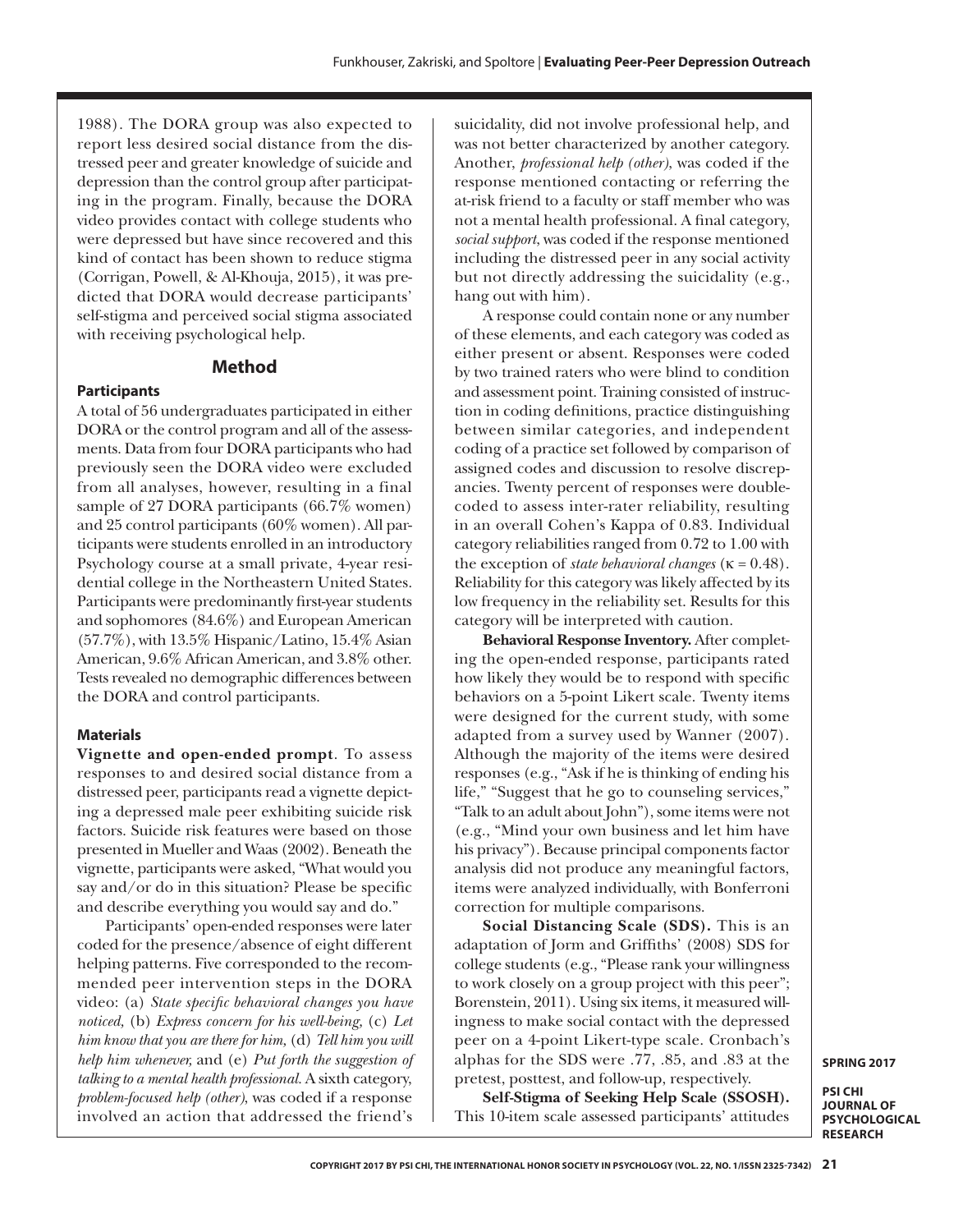about seeking help for mental health using a 5-point Likert scale. The SSOSH has high published internal consistency, test-retest reliability, and validity (Vogel, Wade, & Haake, 2006), and internal consistency in the present study was strong  $(\alpha = .85, .88, .95).$ 

**Stigma Scale for Receiving Psychological Help (SSRPH).** Using five items, the SSRPH assessed participants' perceptions of how stigmatizing it is to receive psychological treatment using a 4-point Likert-type scale. The SSRPH has demonstrated construct validity (Komiya et al., 2000), and Cronbach's alphas in the present study were adequate  $(\alpha = .78, .79, .79).$ 

**Suicide Intervention Response Inventory 2 (SIRI-2).** The SIRI-2 was used to evaluate crisis response skills during the posttest. Two items were excluded because they were not relevant for our college sample (items on spouses and children). A third was discarded due to expert panelists' inability to identify which response was more facilitative (Neimeyer & Bonnelle, 1997). Thus, 22 of the original 25 items were used. Each item presents a hypothetical comment from a suicidal student and two possible helping responses. Participants rated the appropriateness of each response on a 7-point Likert-type scale. Scores were calculated based on the difference between participants' ratings and the mean expert rating for each response. The SIRI-2 has strong test-retest reliability (Neimeyer & Bonnelle, 1997) and showed adequate internal consistency in the present study  $(\alpha = .77)$ .

**Suicide and Depression Knowledge Questionnaire.** Participants' knowledge of suicide was measured with eight true/false items (Wanner, 2007), while nine true/false items from the Adolescent Depression Knowledge Questionnaire (Hess et al., 2004) assessed depression knowledge. Five additional items about fire safety and other college health/safety issues (e.g. "The first thing you should do in a fire is find and pull a fire alarm.") were interspersed throughout the questionnaire to make the control condition video appear more relevant to the rest of the study. Only the depression and suicide knowledge items were analyzed. Because scores on the depression items correlated with scores on the suicide items at baseline,  $r(50)$  = .32,  $p = .020$ , the two scales were combined for data reduction. Items were scored such that a correct response received 1 point, for a maximum possible score of 17 points. Internal consistency was poor  $(\alpha = .40, .53, .56)$ , so results should be interpreted with caution.

**SPRING 2017**

**PSI CHI JOURNAL OF PSYCHOLOGICAL RESEARCH**

**Familiarity With Mental Illness Scale.** This 10-item scale used in Morse (2013) asked about participants' past and current mental health struggles and treatments. A parallel set of 10 items assessed whether "someone close to" the participant has had such experiences.

#### **Procedure**

Participants completed a presession survey, an experimental session, an immediate postsession survey with peer leader present and supervisors on call, and a follow-up survey approximately one week after the experimental session. The follow-up was identical to the pretest (minus the informed consent), and both were completed independently in response to a Qualtrics link sent via e-mail. On average, participants completed the pretest 3.86 days (*SD* = 4.53) before attending the experimental session. The posttest was completed immediately after the session, and the mean number of days between the posttest and follow-up was 7.43  $(SD = 0.77)$ .

This study was advertised as investigating "College Student Health and Safety: Responding to Peers in Distress," and participants completed the pretest after signing up for an experimental session. At the beginning of the pretest, participants were asked to provide informed consent for the entire study. They were then presented with the vignette and open-ended question, and subsequently completed the Behavioral Response Inventory, SDS, SSOSH, SSRPH, and Suicide and Depression Knowledge Questionnaire. It is worth noting that the Suicide and Depression Knowledge Questionnaire was completed last. Therefore, the low reliability of these scores might have been due to participant fatigue. After completing these measures, participants were debriefed. The posttest contained these same measures along with the SIRI-2 (administered after the SSRPH) and the Familiarity With Mental Illness Scale. The SIRI-2 was only included in the supervised postsession survey because its content was considered to be potentially triggering. The Familiarity With Mental Illness Scale was only needed once and was included here as part of a protocol requiring the checking of depression and suicide responses before participants left the room, and the activation of a tiered intervention system for currently depressed or suicidal individuals (details available from the first author). Only once was this protocol activated, and at the lowest tier of required responses.

**<sup>22</sup> COPYRIGHT 2017 BY PSI CHI, THE INTERNATIONAL HONOR SOCIETY IN PSYCHOLOGY (VOL. 22, NO. 1/ISSN 2325-7342)**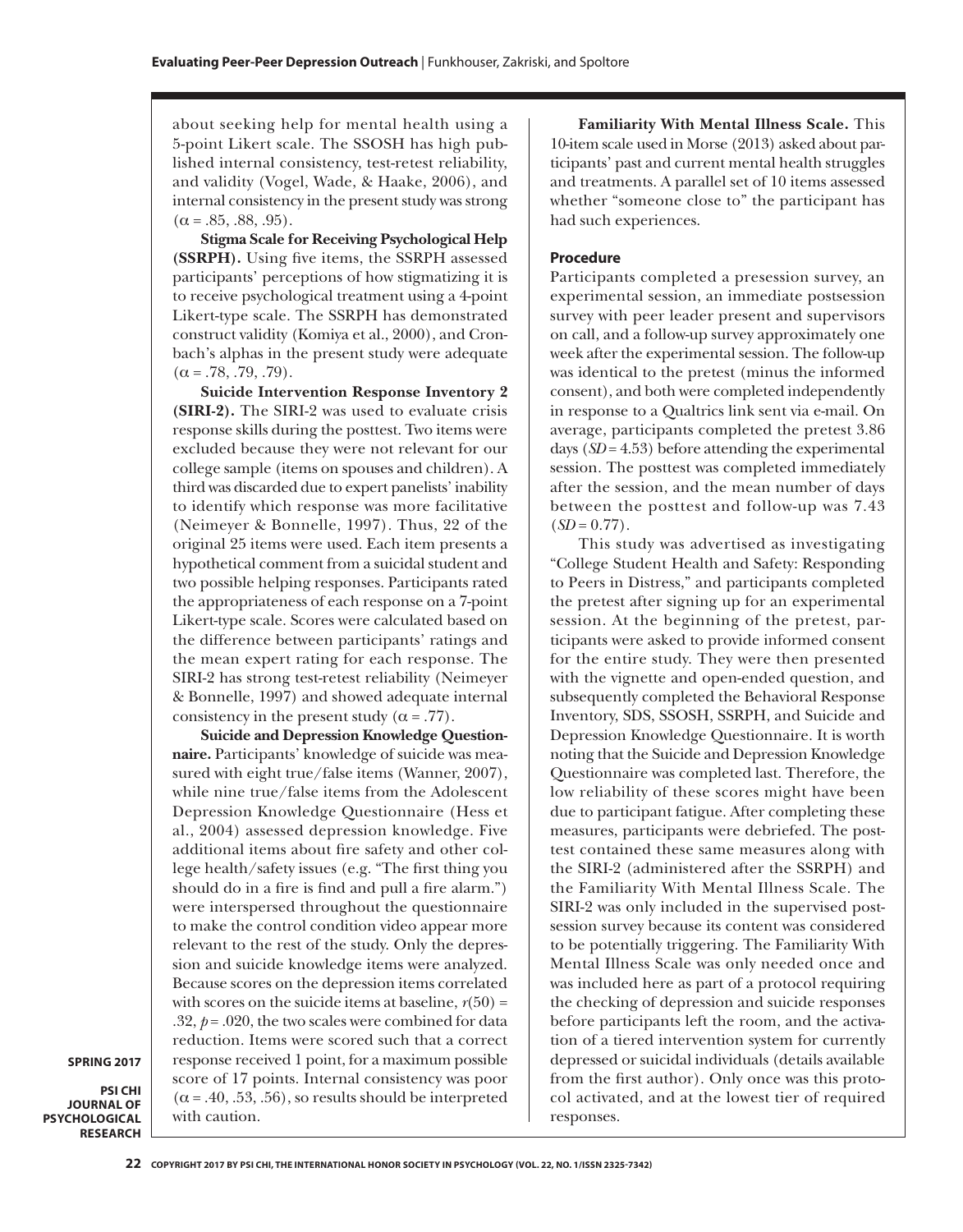The experimental session began with participants completing the Familiarity With Mental Illness Scale. Students then participated in either DORA or a control program. Due to time constraints, our implementation of DORA did not include an optional icebreaker activity involving trivia questions, and the structured discussion was shortened to 10 to 15 minutes compared to the recommended 20 minutes. The control program was an identically structured fire safety program for college students called "Get Out and Stay Alive" (U.S. Fire Administration, 1999). This program featured a 16-minute video that chronicles three fatal fires that have occurred on college campuses through brief interviews with firefighters and students, and provides important information about campus fire safety. For the control program, this video was accompanied by a pamphlet (U.S. Fire Administration, 1999) and was followed by a structured discussion of themes in the video. Participants signed up for a session not knowing whether it was DORA or control. Sessions were alternated and balanced over day of the week and time of day. DORA and the control program were implemented with small groups ( $M_{\text{DORA}} = 7.75$ ,  $M_{\text{con}}$  $_{\text{trol}}$  = 6.25) at four sessions each. All procedures were approved by the Connecticut College Institutional Review Board.

### **Results**

#### **Preliminary Analyses**

All data were screened for completeness prior to analyses. Three participants did not respond to an item in the posttest survey, so mean substitution was used. Two participants did not provide an openended response at the follow-up, so those analyses used a sample of 50. Random assignment was not feasible because participants signed up for a group session that fit their schedule. A variety of time slots were needed to address students' scheduling constraints, so the decision was made to match DORA and control sessions for time of day/day of week with the hope of balancing student characteristics across conditions (e.g., student athletes, students with evening labs). Therefore, we tested for preexisting differences between the intervention and control groups. Analyses of baseline differences revealed only one: DORA participants perceived there to be more social stigma associated with seeking help than did control participants at the pretest,  $t(50) = 2.52, p = .015, d = .69.$ 

Fifteen participants (9 DORA and 6 control) reported having received training about the mental health or safety of their peers in the past. There was only one difference between these participants and others: Participants who had received past health and safety training were more likely than participants without this training to suggest that the at-risk peer seek help from a mental health professional in their pretest open-ended responses,  $\chi^2(1) = 4.22$ ,  $p = .040$ ,  $\phi = .29$ . All analyses were conducted using SPSS (v. 20).

#### **Main Analyses**

**Crisis response skills.** It was hypothesized that the DORA group would score lower (better crisis response skills) than the control group on the SIRI-2 after participating in the program. Results revealed that the DORA group (*M* = 72.36,  $SD = 19.53$ ) did show better crisis response skills than the control group ( $M = 86.94$ ,  $SD = 21.69$ ),  $t(50) = 2.55, p = .014, d = .71.$ 

**Social distance, knowledge, self-stigma of seeking help, and perceived social stigma associated with receiving help.** A 2 (group; DORA/control) x 3 (time; pretest, posttest, and follow-up) repeatedmeasures Multivariate Analysis of Covariance (RM MANCOVA) was conducted on participants' desired social distance from the at-risk peer, knowledge of depression and suicide, self-stigma of seeking help, and perceived social stigma associated with receiving psychological help to test the hypotheses that the DORA participants' self-stigma, perceived social stigma, and social distance would decrease, and their knowledge would increase, over time compared to control participants. Sex was included as a covariate in the analysis because men tend to have higher self-stigma and perceived social stigma associated with seeking help (Eisenberg et al., 2009; Komiya et al., 2000), less knowledge of suicide (Aseltine & DeMartino, 2004; Mitchell, Kader, Darrow, Haggerty, & Keating, 2013), and greater desire for social distance from people with mental illnesses (Marie & Miles, 2008). It is important to note that the results did not change when the analysis was rerun without sex as a covariate. Descriptive statistics for this analysis are summarized in Table 1.

The multivariate Time x Group interaction was significant, Pillai's trace = .18, *F*(8, 192) = 2.43,  $p = .016$ ,  $\eta_p^2 = .09$ . Further univariate analyses revealed a significant Time x Group interaction for social distance after a Greenhouse-Geisser correction,  $F(1.62, 79.43) = 4.72, p = .017, \eta_p^2 = .09,$ and for perceived social stigma of receiving help,  $F(2, 98) = 4.17, p = .018, \eta_p^2 = .08$ . To elucidate these Time x Group interactions, post-hoc paired

**SPRING 2017**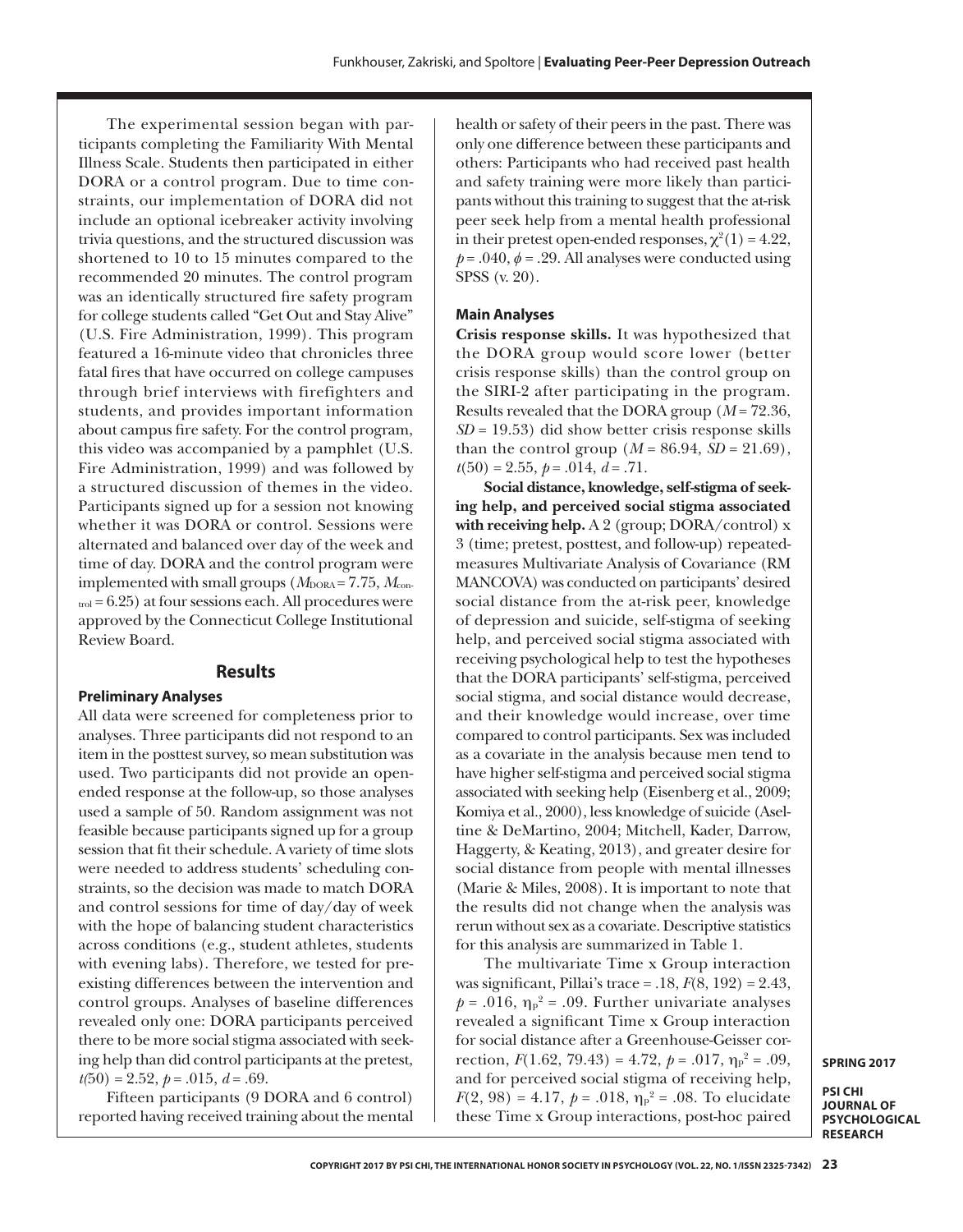*t* tests were conducted within each group using a Bonferroni correction. These tests indicated that DORA participants' social distance from the peer was significantly lower at both the posttest,  $t(26) =$ 3.07,  $p = .005$ ,  $d = -.60$ , and follow-up,  $t(26) = 3.14$ ,  $p = .004$ ,  $d = -.61$ , relative to the pretest. Similarly, DORA participants perceived there to be less social stigma related to receiving help at the posttest,  $t(26) = 2.71$ ,  $p = .012$ ,  $d = -.52$ , and follow-up,  $t(26)$  $= 2.05, p = .050, d = .39$ , relative to the pretest.

In contrast, there were no significant changes in control participants' desired social distance at posttest, *t*(24) = .11, *p* = .915, *d* = -.02, or follow-up,  $t(24) = .10, p = .924, d = .02$ , or in control participants' perceived social stigma related to receiving help at the posttest,  $t(24) = .67$ ,  $p = .519$ ,  $d = .13$ , or follow-up, *t*(24) = 1.14, *p* = .265, *d* = .23. Thus, the hypotheses that DORA would decrease desired social distance from a distressed peer and reduce perceived social stigma related to receiving help were supported. Univariate analyses found the Time x Group interaction to be nonsignificant for self-stigma of seeking help, *F*(2, 98) = .41, *p* = .668,  $\eta_{p}^2$  = .01, and knowledge,  $F(2, 98)$  = .16,  $p$  = .885,  $\eta_{p}^{2}$  = .00. Thus, the hypotheses that DORA would decrease self-stigma and increase knowledge were not supported. The mean pretest SSOSH score for this sample was lower than in other college samples (Vogel et al., 2006), *t*(520) = 3.21, *p* = .001, *d* = -.49, which might have limited our capacity to reduce self-stigma.

The multivariate main effect for time was statistically significant in this analysis, Pillai's trace = .24,  $F(8, 192) = 3.28$ ,  $p = .002$ ,  $\eta_p^2 = .12$ . Subsequent univariate tests found significant main effects for time for social distance, *F*(1.62, 79.43) = 5.77,  $p = .008$ ,  $\eta_p^2 = .11$ , perceived social stigma related to receiving help,  $F(2, 98) = 3.11$ ,  $p = .049$ ,  $\eta_p^2$  = .06, and knowledge,  $F(2, 98)$  = 3.19,  $p$  = .045,

| <b>TABLE 1</b><br><b>Descriptive Statistics for Outcome Variables</b> |                    |                 |                 |                 |                 |                 |                 |
|-----------------------------------------------------------------------|--------------------|-----------------|-----------------|-----------------|-----------------|-----------------|-----------------|
|                                                                       |                    |                 |                 |                 |                 |                 |                 |
| Outcome Variable                                                      | <b>Scale Range</b> | T1              | T <sub>2</sub>  | T <sub>3</sub>  | T1              | T <sub>2</sub>  | T <sub>3</sub>  |
| Social Distance                                                       | $6 - 24$           | 13.26<br>(2.43) | 11.70<br>(2.13) | 12.07<br>(2.20) | 12.72<br>(3.45) | 12.68<br>(4.28) | 12.68<br>(3.96) |
| Self-Stigma of<br>Seeking Help                                        | $10 - 50$          | 23.78<br>(5.35) | 23.00<br>(5.46) | 22.63<br>(4.76) | 23.92<br>(7.65) | 23.76<br>(8.41) | 23.68<br>(7.16) |
| Perceived Social Stigma<br>of Receiving Help                          | $5 - 20$           | 12.22<br>(2.17) | 11.26<br>(2.33) | 11.56<br>(2.01) | 10.44<br>(2.90) | 10.72<br>(3.17) | 10.92<br>(3.03) |
| Knowledge                                                             | $0 - 17$           | 13.48<br>(1.85) | 13.85<br>(1.70) | 14.00<br>(1.59) | 12.88<br>(2.11) | 13.44<br>(2.40) | 13.36<br>(2.64) |

 $\eta_p^2$  = .06. Paired *t* tests investigated changes in the total sample's social distance, perceived social stigma, and knowledge between time points and found four differences. Participants desired more social distance from the peer at pretest than at posttest,  $t(51) = 2.49$ ,  $p = .016$ ,  $d = .35$ , and at the followup, *t*(51) = 2.20, *p* = .032, *d* = .31. Also, knowledge increased from pretest to posttest,  $t(51) = 2.13$ ,  $p = .038$ ,  $d = .29$ , and from the pretest to the followup, *t*(51) = 2.38, *p* = .021, *d* = .33. Separate paired *t*-tests for each group found that, although DORA participants' knowledge did not significantly increase from pretest to posttest,  $t(26) = 1.24$ ,  $p = 0.225$ ,  $d = 0.24$ , it did increase slightly between the pretest and follow-up,  $t(26) = 2.15$ ,  $p = .041$ ,  $d = .42$ . In comparison, changes in the control group's knowledge were not significant at the posttest,  $t(24) = 1.74$ , *p* = .095, *d* = .35 , or follow-up, *t*(24) = 1.35, *p* = .191, *d* = .28. Additionally, changes in the total sample's perceived social stigma of receiving help were not significant at the posttest,  $t(51) = 1.28$ ,  $p = .208$ , *d* = -.18, or follow-up,  $t(51) = .42$ ,  $p = .674$ ,  $d = -.06$ .

**Responses to the at-risk peer.** Analyses of openended responses were conducted using Fisher's Exact Tests because expected cell counts were repeatedly less than five for several categories. As noted earlier, tests of pretest responses revealed no preexisting differences. One-tailed tests were used to examine directional hypotheses for group differences in postsession and follow-up responses: DORA participants were expected to offer more DORA-modeled responses, refer for help more often, and be more problem focused and less reliant on social support. Analyses of posttest responses revealed that, immediately after exposure to the program, DORA participants (48.1%) were significantly more likely than controls (12.0%) to let the at-risk peer know that they were there for him,  $p = .005$ ,  $\phi = .39$ . There were no other post-session differences. At follow-up, DORA participants (30.8%) continued to be more likely than controls (8.3%) to let the peer know that they were there for him,  $p = .050$ ,  $\phi = .28$ . Additionally, they were marginally more likely than controls (15.4% vs. 0.0%) to state specific behavioral changes they had noticed,  $p = .065$ ,  $\phi = .29$ , and were significantly less likely to offer social support (3.8% vs. 25.0%),  $p = .039$ ,  $\phi = .31$ , or contact or refer the at-risk friend to a faculty or staff member who was not a mental health professional  $(0.0\% \text{ vs. } 20.8\%), p = .020,$  $\phi = -.35$ .

In addition to analyzing participants' openended responses, items of the Behavioral Response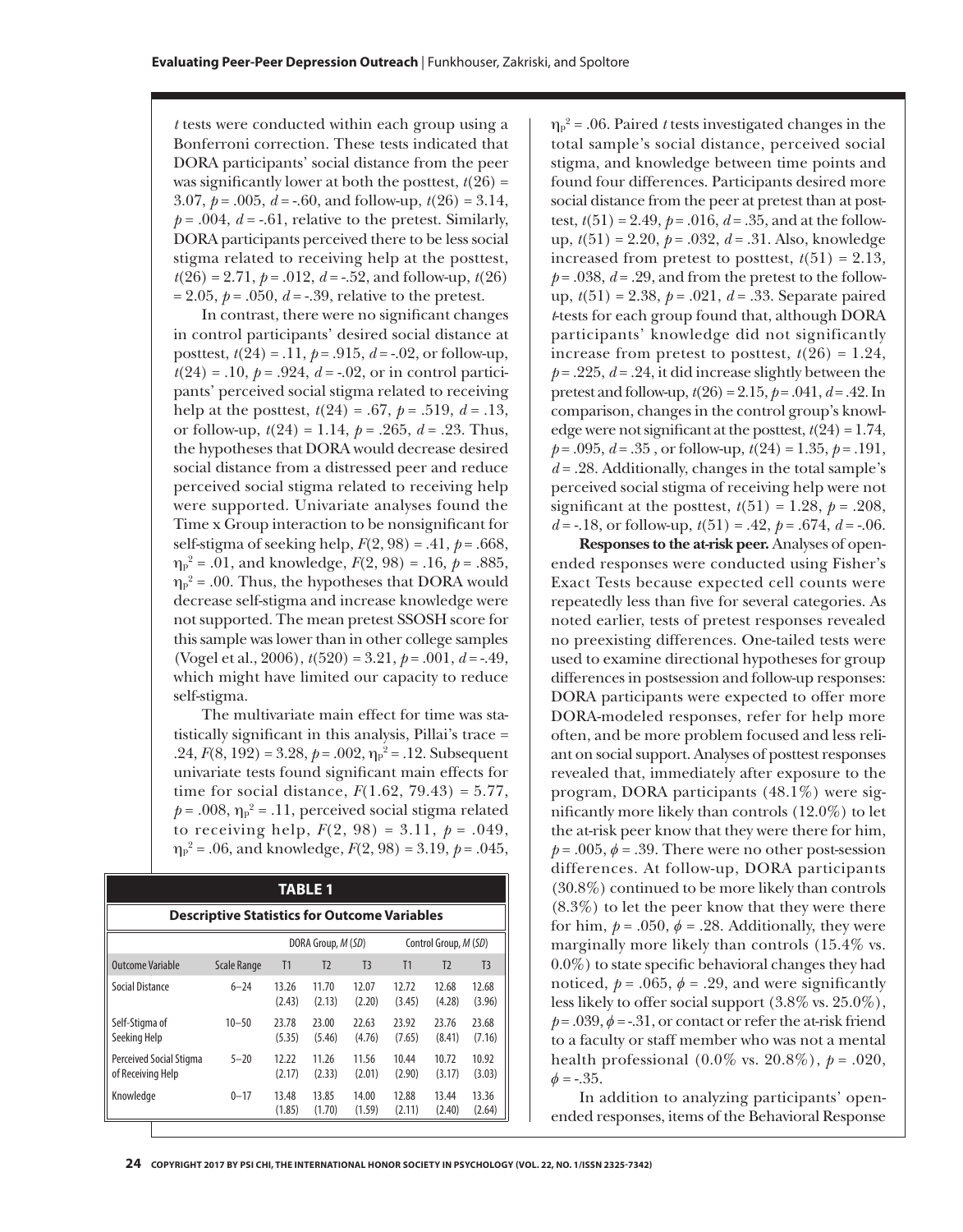Inventory were analyzed individually with exploratory RM ANCOVAs to assess the likelihood that participants would utilize specific helping behaviors in response to the at-risk peer. These analyses produced no significant results after accounting for multiple comparisons.

#### **Discussion**

The present study sought to evaluate the effect of a peer-peer depression outreach program for college students (DORA) on various outcome measures related to college student intervention with distressed peers. DORA participants showed better overall crisis response skills, desired less social distance from a distressed peer, and perceived less social stigma related to seeking psychological help after the intervention compared to controls. Depression/suicide knowledge and self-stigma of seeking help were not affected. Although some productive helping responses were generated more often by DORA participants than controls, referring to a mental health professional was not one of them. These findings and their implications for peer-peer outreach and future research are discussed below.

As predicted, DORA participants showed stronger crisis response skills than control participants by endorsing more therapeutic responses to hypothetical suicidal statements immediately after the program. Although only assessed at posttest, this was one of our most substantial effects, and one that is directly relevant to intervention goals. DORA also reduced participants' desired social distance from a hypothetical depressed, at-risk male peer. This medium-sized effect was seen immediately after the intervention and at the one-week followup. This is an important finding because reducing the social distance and isolation that distressed students (especially men) often experience is necessary to facilitate peer intervention and referral. Decreasing distressed peers' social isolation is one of the primary goals of DORA, but the mechanism through which this was achieved is unclear. It is possible that DORA's promotion of a sense of belongingness, empathy, and social responsibility might have contributed, or that the modeling in the acted scenario of approaching a depressed peer had a specific impact on social distance.

In addition, DORA decreased participants' perceived social stigma surrounding help-seeking, but the effect size of this change declined in the one week follow-up from medium to small. Reducing perceived social stigma is a promising first step toward encouraging students to seek help when they experience mental health problems because concern regarding what others may think is often cited as a barrier to seeking treatment among distressed college students (Downs & Eisenberg, 2012). However, a recent study indicated that the relationship between perceived social stigma and the willingness to seek counseling may be mediated by self-stigma and attitudes toward seeking help (Vogel, Wade, & Hackler, 2007), suggesting that decreasing perceived social stigma may not be enough to encourage students to seek help. Relatedly, one study found self-stigma related to help-seeking to be more predictive of willingness to recommend psychological help to a peer than perceived stigma (Jorm et al., 2005).

Some modest differences in response skills were also observed when participants were asked to provide an open-ended description of how they would respond to the at-risk peer. DORA participants were more likely than controls to tell a peer that they were there for him (immediately, and one week later) and state specific changes they had noticed in the peer's behavior (one week later), two responses specifically recommended by DORA. In addition, DORA participants were less likely than controls to offer generic social support or refer the peer to a faculty or staff member who was not a mental health professional at the follow-up. Participants were not asked to reveal their reasoning, so it is impossible to explain these differences conclusively. However, one possible explanation is that control participants had less of an understanding of how to respond effectively to the peer, and thus responded with supportive but not optimal, and not DORA-specific, approaches more often.

Although DORA did influence the likelihood of some types of responses, it is important to note that DORA did not have a significant impact on the likelihood of other types of responses including referring the peer to a mental health professional. This is concerning because being there for someone and stating behavioral changes may have less impact than directly encouraging a peer to seek professional help. It is possible that DORA's use of a peer leader in its implementation elicited greater engagement with the social aspects of peer intervention, and a greater sense of personal responsibility, but did not sufficiently reduce barriers or increase the perceived importance of referring to a mental health professional.

In contrast to the open-ended responses, a questionnaire inquiring about the likelihood of **SPRING 2017**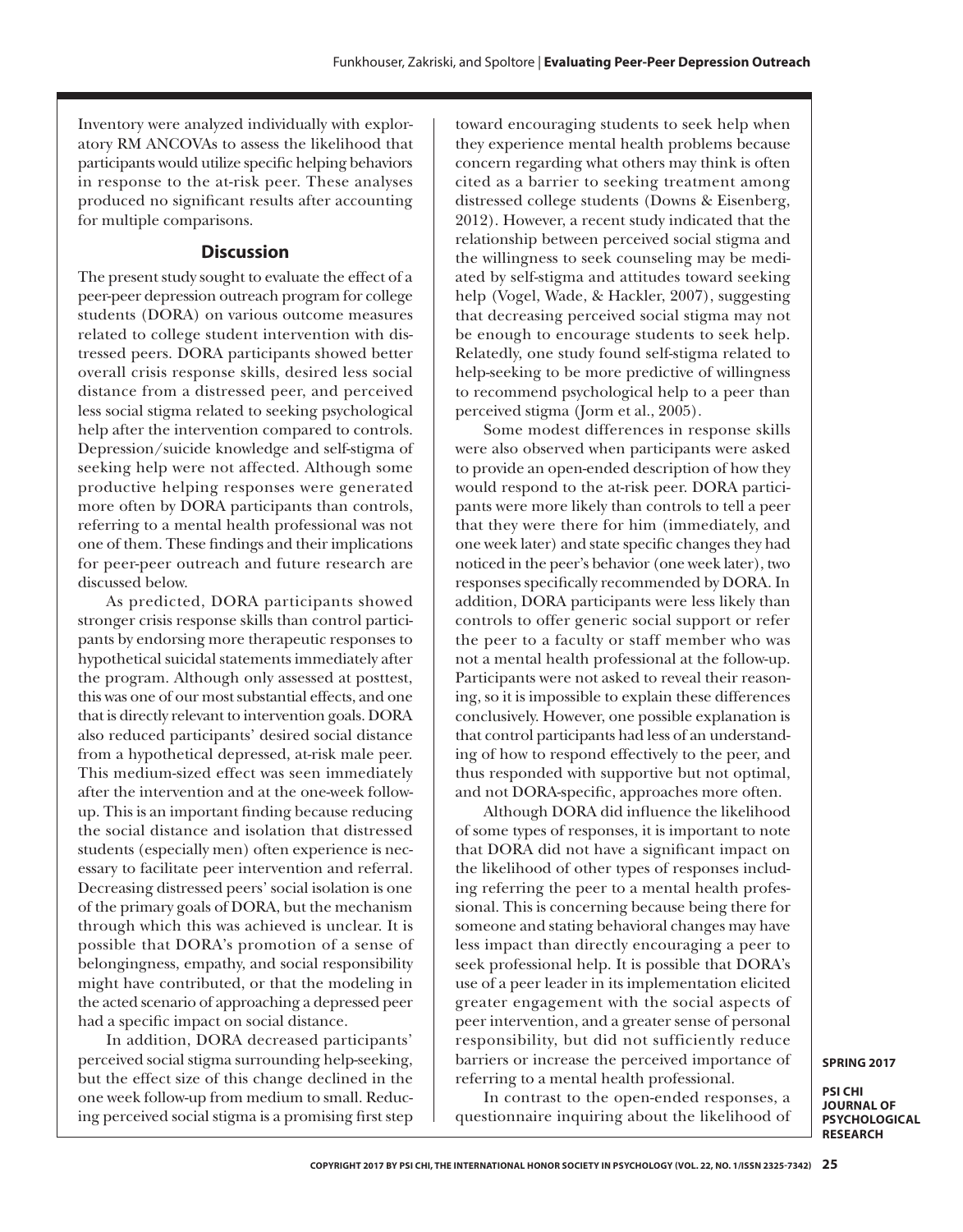engaging in several specific behavioral responses yielded no significant differences. These analyses were constrained by low statistical power, but the disparity in findings between the open-ended and close-ended responses may also be a function of the measure itself and the method of assessment. The questions were designed for the present study and did not form a strong scale. But additionally, using structured questionnaires to study peerhelping responses sets parameters on help-giving options and could potentially suggest a response participants may not have generated on their own (Labouliere, Tarquini, Totura, Kutash, & Karver, 2015). Open-ended questions force participants to state how they would respond without any suggestions, and may have more external validity and stronger predictive value for participants' actual behavior. It is important to consider that we did observe intervention effects on a structured measure of responses to suicidal statements (SIRI-2), but the SIRI-2 presents participants with challenging scenarios and response options that may seem reasonable and helpful to a peer (e.g., attempts to cheer the person up), even when they are incorrect.

Contrary to predictions, DORA did not have a significant effect on participants' self-stigma related to psychological help or knowledge of suicide and depression. There are several possible reasons we were unable to detect differences on these measures. First, these outcomes focus less on how to respond to or comfort a peer than those where our differences were found. Additionally, self-stigma can be resistant to change (Link, Struening, Neesetodd, Asmussen, & Phelan, 2002) and may require a longer or more intensive intervention. Also, selfstigma of seeking help was low at baseline in this sample, making it difficult to influence. Knowledge is often easier to change than self-stigma (e.g., Jacobson, Osteen, Sharpe, & Pastoor, 2012), but might not have been targeted intensively enough in the current DORA implementation and may have been inadvertently affected in the control group from repeated exposure to scenarios and questions about depression and suicide. Finally, results for these outcomes could have been affected by the relative brevity of the structured discussion in this study's implementation.

Although the results of this study are encouraging, the study had several limitations. Perhaps the largest limitations involve the adaptation of DORA for the purposes of this study. In particular, the structured discussion was 5 to 10 minutes shorter than what is recommended by DORA, and an

optional trivia activity was not included. Therefore, it is possible that intervention effects would have been more pronounced if participants had been exposed to the whole program. Other limitations are related to the study's methodology. Analyzing participants' responses to an individual in a vignette is inherently limiting; it is possible that these responses do not actually predict participants' behavior in real-life. Also, due to concerns about the emotional toll it might have taken on participants, the SIRI-2 was only administered at the posttest. It would be useful to know if these effects persist and if preexisting group differences might have affected this result. Furthermore, the lack of results for the Behavioral Response Inventory items and the knowledge measure could have been a product of the scores for these measures having low reliability. In addition, our focus on a male peer was intentional, but this limited the generalizability of our results to college students' responses to distressed female peers. In fact, research has suggested that sex of the vignette protagonist influences participants' responses (White & Stillion, 1988).

Our inability to randomly assign participants to conditions was also a limitation, and although participants did not know what type of session for which they signed up and tests of pretest group differences suggested that the groups only significantly differed in their perceived stigma of seeking help, it is possible that this difference (and/or other nonsignificant group differences) affected the results. Another limitation was the possibility of demand characteristics. Although it is unlikely that control participants knew that they were "controls"—the study was advertised vaguely, and the assessments included questions about fire safety—it is possible that some control participants deduced that they were in the control group. If this was the case, this insight might have affected control participants' responses (Nichols & Maner, 2008). Additionally, the modest sample size resulted in limited statistical power. We originally sought to recruit a larger sample, but were constrained by logistical issues associated with recruiting participants for group sessions, having one person run all groups, confining data collection to avoid time-of-semester effects, and completing the entire project within one academic year. Of note, however, is that this study's sample was only slightly smaller than those of other studies evaluating suicide prevention programs (Jacobson et al., 2012; Pasco et al., 2012; Stuart, Waalen, & Haelstrom, 2003).

Although the current research represented

**SPRING 2017**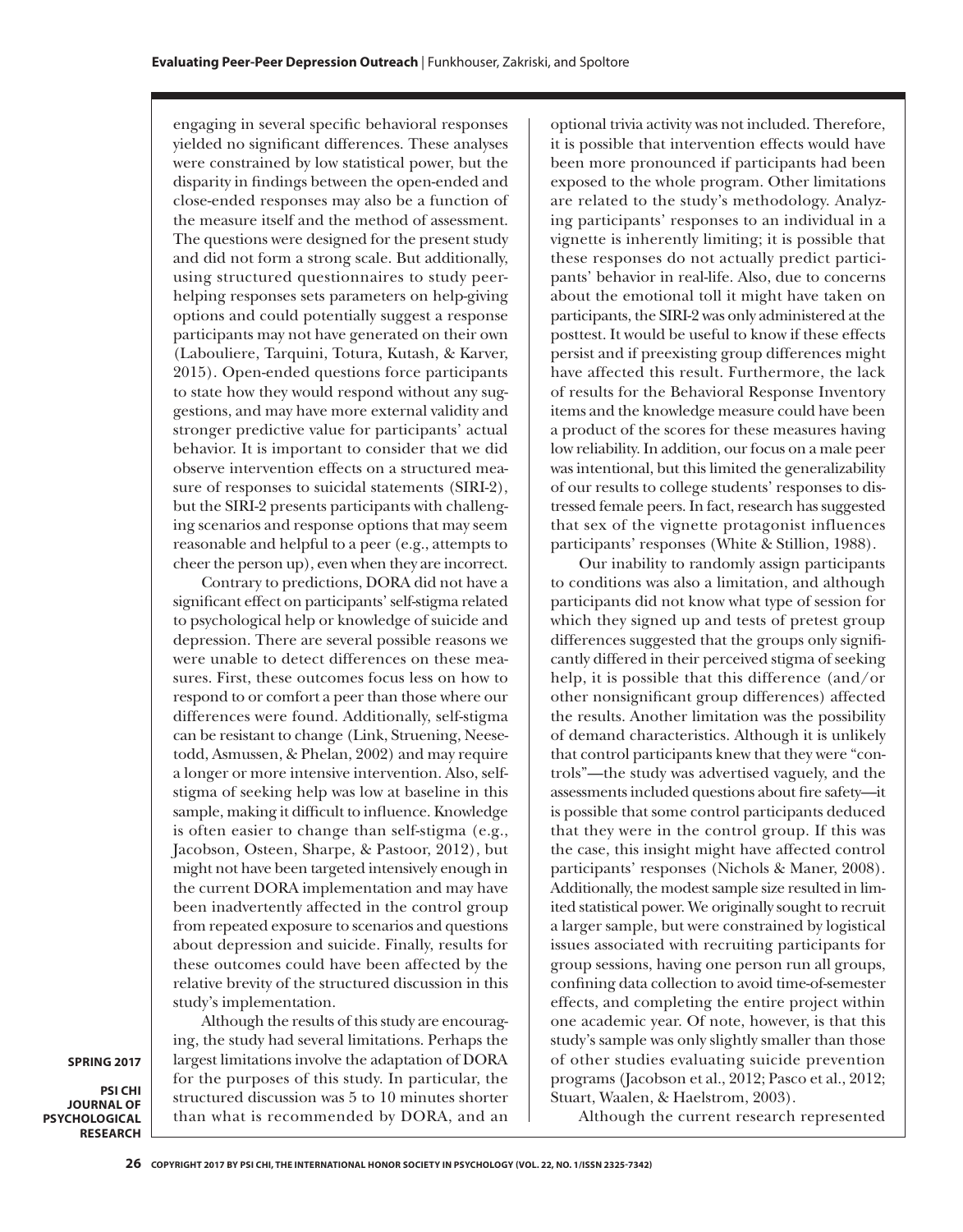a good beginning, further research is needed to evaluate DORA and other peer-peer programs. First, DORA's effect on real life peer-helping responses and help-seeking behaviors should be studied. This is important because, although several changes were statistically significant, many of the effect sizes were modest. Research studying DORA's impact on real-life behaviors could determine if these changes are practically significant and meaningful. Second, the effects of DORA should be examined over a longer period of time. Third, although DORA recommends a peer facilitator, which is valuable because it expands capacity and offers peer modeling of nonstigmatizing attitudes, this program is also used on our campus for student residence advisor training with counseling staff facilitators. It would be interesting to compare effectiveness based on leader type. Fourth, future studies could identify which components of DORA are particularly effective and then investigate the possibility of doing partial implementations for specific purposes or combining effective components with other approaches. Ways to augment the effects and reach of DORA and other peer-peer programming could also be considered including interactive online educational components and an online peer learning community. Some of these innovations are being incorporated into newer programs marketed by the producers of DORA (Screening for Mental Health, 2015). Fifth, because there is a logical progression in the development of an evidence base for a given treatment (Southam-Gerow & Prinstein, 2014) and DORA had never been evaluated, the current study compared DORA to a control program rather than an active intervention. In the future, DORA should be evaluated in comparison to other programs with similar goals to determine incremental efficacy. Finally, research examining factors that influence college students' peer-helping responses as well as moderators and mediators of intervention effects could inform further development of efficacious peer-peer outreach programs.

#### **References**

- American College Health Association. (2013). *American College Health Association-National College Health Assessment II: Reference group data report undergraduate students spring 2013*. Hanover, MD: American College Health Association.
- Aseltine, R. H., & DeMartino, R. (2004). An outcome evaluation of the SOS Suicide Prevention Program. *American Journal of Public Health, 94*, 446–451. [http://dx.doi.org/10.2105/AJPH.94.3.446](http://dx.doi.org/10.2105/AJPH.94.3.446  )
- Aseltine, R. H., James, A., Schilling, E. A., & Glanovsky, J. (2007). Evaluating the SOS suicide prevention program: A replication and extension. *BMC Public Health, 7*, 161. [http://dx.doi.org/10.1186/1471-2458-7-161](http://dx.doi.org/10.1186/1471-2458-7-161  )
- Barnes, L. S., Ikeda, R. M., & Kresnow, M. J. (2001). Help-seeking behavior prior to nearly lethal suicide attempts. *Suicide and Life-Threatening Behavior, 32*, 68–75. <http://dx.doi.org/10.1521/suli.32.1.5.68.24217>
- Borenstein, B. (2011). *The effect of biological versus environmental causal explanations on the stigmatization of major depression and anorexia nervosa* (Unpublished undergraduate thesis). Connecticut College, New London.
- Corrigan, P. W., Powell, K. J., & Al-Khouja, M. A. (2015). Examining the impact of public service announcements on help seeking and stigma. *Journal of Nervous and Mental Disease, 203*, 836–842. [http://dx.doi.org/10.1097/NMD.0000000000000376](http://dx.doi.org/10.1097/NMD.0000000000000376 )
- Corrigan, P. W., & Rao, D. (2012). On the self-stigma of mental illness: Stages, disclosure, and strategies for change. *Canadian Journal of Psychiatry, 57*, 464–469.
- [http://dx.doi.org/10.1177/070674371205700804](http://dx.doi.org/10.1177/070674371205700804 )  Deane, F. P., & Todd, D. M. (1996). Attitudes and intentions to seek professional psychological help for personal problems or suicidal thinking. *Journal of College Student Psychotherapy, 10*(4), 45–59.
- [http://dx.doi.org/10.1300/J035v10n04\\_06](http://dx.doi.org/10.1300/J035v10n04_06) Downs, M. F., & Eisenberg, D. (2012). Help seeking and treatment use among suicidal college students. *Journal of American College Health, 60*, 104–114.

<http://dx.doi.org/10.1080/07448481.2011.619611>

- Drum, D. J., Brownson, C., Burton Denmark, A., & Smith, S. E. (2009). New data on the nature of suicidal crises in college students: Shifting the paradigm. *Professional Psychology: Research and Practice, 40*, 213–222.<http://dx.doi.org/10.1037/a0014465>
- Eisenberg, D., Downs, M. F., Golberstein, E., & Zivin, K. (2009). Stigma and help seeking for mental health among college students. *Medical Care Research and Review, 66*, 522–541. <http://dx.doi.org/10.1177/1077558709335173>
- Eisenberg, D., Golberstein, E., & Gollust, S. E. (2007). Help-seeking and access to mental health care in a university student population. *Medical Care, 45*, 594–601.
- <http://dx.doi.org/10.1097/MLR.0b013e31803bb4c1> Evans, E., Hawton, K., & Rodham, K. (2005). In what ways are adolescents who engage in self-harm or experience thoughts of self-harm different in terms of help-seeking, communication and coping strategies? *[Journal of Adolescence, 28](http://Journal of Adolescence, 28)*, 573–587. <http://dx.doi.org/10.1016/j.adolescence.2004.11.001>
- Gallagher, R. P. (2014). *National survey of counseling center directors.* Arlington, VA: International Association of Counseling Services.
- Hess, S. G., Cox, T. S., Gonzales, L. C., Kastelic, E. A., Mink, S. P., Rose, L. E., & Swartz, K. L. (2004). A survey of adolescents' knowledge about depression. *Archives of Psychiatric Nursing, 18*, 228–234. <http://dx.doi.org/10.1016/j.apnu.2004.09.005>
- Jacobson, J. M., Osteen, P. J., Sharpe, T. L., & Pastoor, J. B. (2012). Randomized trial of suicide gatekeeper training for social work students. *Research on Social Work Practice, 22*, 270–281. <http://dx.doi.org/10.1177/1049731511436015>
- Jorm, A. F., Blewitt, K. A., Griffiths, K. M., Kitchener, B. A., & Parslow, R. A. (2005). Mental health first aid responses of the public: Results from an Australian national survey. *BMC Psychiatry, 5*, 9. [http://dx.doi.org/10.1186/1471-244X-5-9](http://dx.doi.org/10.1186/1471-244X-5-9  )
- Jorm, A. F., & Griffiths, K. M. (2008). The public's stigmatizing attitudes towards people with mental disorders: How important are biomedical conceptualizations? *Acta Psychiatrica Scandinavica, 118*, 315–321.

[http://dx.doi.org/10.1111/j.1600-0447.2008.01251.x](http://dx.doi.org/10.1111/j.1600-0447.2008.01251.x  ) 

- Kirsch, D. J., Pinder-Amaker, S. L., Morse, C., Ellison, M. L., Doerfler, L. A., & Riba, M. B. (2014). Population-based initiatives in college mental health: Students helping students to overcome obstacles. *Current Psychiatry Reports, 16*, 525.
- [http://dx.doi.org/10.1007/s11920-014-0525-1](http://dx.doi.org/10.1007/s11920-014-0525-1  )  Komiya, N., Good, G. E., & Sherrod, N. B. (2000). Emotional openness as a predictor of college students' attitudes toward seeking psychological help. *Journal of Counseling Psychology, 47*, 138–143. [http://dx.doi.org/10.1037/0022-0167.47.1.138](http://dx.doi.org/10.1037/0022-0167.47.1.138  )
- Kosyluk, K. A., Al-Khouja, M., Bink, A., Buchholz, B., Ellefson, S., Fokuo, K., . . . Corrigan, P. W. (2016). Challenging the stigma of mental

**SPRING 2017**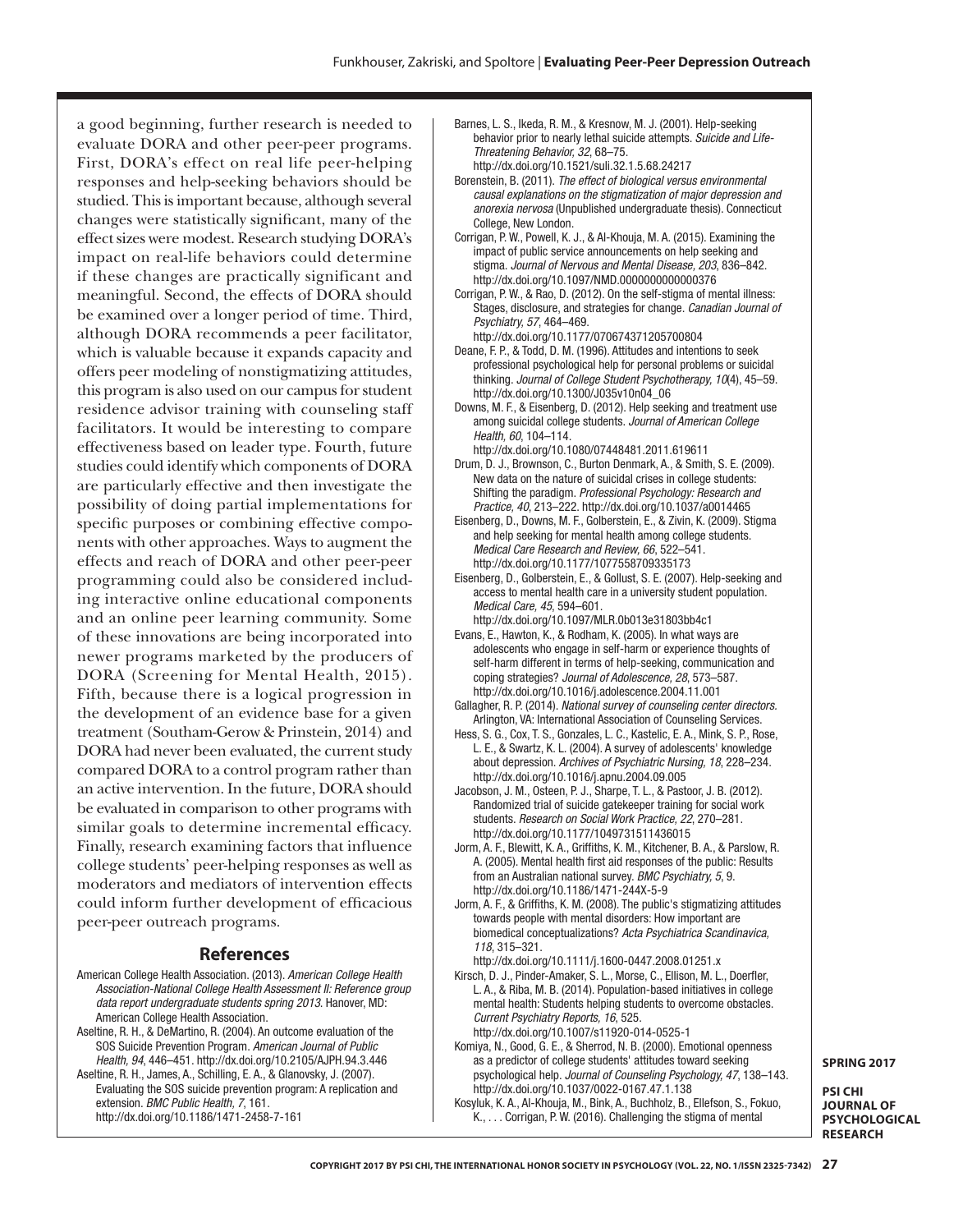illness among college students. *Journal of Adolescent Health, 59*, 325–331. [http://dx.doi.org/10.1016/j.jadohealth.2016.05.005](http://dx.doi.org/10.1016/j.jadohealth.2016.05.005  ) 

- Labouliere, C. D., Tarquini, S. J., Totura, C. M. W., Kutash, K., & Karver, M. S. (2015). Revisting the concept of knowledge: How much is learned by students participating in suicide prevention gatekeeper training? *Crisis, 36*, 274–280. [http://dx.doi.org/10.1027/0227-5910/a000323](http://dx.doi.org/10.1027/0227-5910/a000323  )
- Link, B. G., Struening, E. L., Neese-todd, S., Asmussen, S., & Phelan, J. C. (2002). On describing and seeking to change the experience of stigma. *Psychiatric Rehabilitation Skills, 6*, 201–231. [http://dx.doi.org/10.1080/10973430208408433](http://dx.doi.org/10.1080/10973430208408433  )
- Lipson, S. K., Speer, N., Brunwasser, S., Hahn, E., & Eisenberg, D. (2014). Gatekeeper training and access to mental health care at universities and colleges. *Journal of Adolescent Health, 55*, 612– 619. [http://dx.doi.org/10.1016/j.jadohealth.2014.05.009](http://dx.doi.org/10.1016/j.jadohealth.2014.05.009  )
- Marie, D., & Miles, B. (2008). Social distance and perceived dangerousness across four diagnostic categories of mental disorder. *Australian and New Zealand Journal of Psychiatry, 42*, 126–133. [http://dx.doi.org/10.1080/00048670701787545](http://dx.doi.org/10.1080/00048670701787545  )
- Mitchell, S. L., Kader, M., Darrow, S. A., Haggerty, M. Z., & Keating, N. L. (2013). Evaluating Question, Persuade, Refer (QPR) suicide prevention training in a college setting. *Journal of College Student Psychotherapy, 27*, 138–148.
- [http://dx.doi.org/10.1080/87568225.2013.766109](http://dx.doi.org/10.1080/87568225.2013.766109  )
- Morse, C. C., & Schulze, R. (2013). Enhancing the network of peer support on college campuses. *Journal of College Student Psychotherapy, 27*, 212–225.
- [http://dx.doi.org/10.1080/87568225.2013.798222](http://dx.doi.org/10.1080/87568225.2013.798222  )  Morse, E. (2013). *Implicit and explicit stigma surrounding bulimia and depression in a college population.* Unpublished undergraduate thesis. Connecticut College, New London.
- Mueller, M. A., & Waas, G. A. (2002). College students' perceptions of suicide: The role of empathy on attitudes, evaluation, and responsiveness. *Death Studies, 26*, 325–341. [http://dx.doi.org/10.1080/074811802753594709](http://dx.doi.org/10.1080/074811802753594709  )
- Neimeyer, R. A., & Bonnelle, K. (1997). The Suicide Intervention Response Inventory: A revision and validation. *Death Studies, 21*, 59–81. [http://dx.doi.org/10.1080/074811897202137](http://dx.doi.org/10.1080/074811897202137  )
- Nichols, A. L., & Maner, J. K. (2008). The good subject effect: Investigating participant demand characteristics. *Journal of General Psychology, 135*, 151–165. [http://dx.doi.org/10.3200/GENP.135.2.151-166](http://dx.doi.org/10.3200/GENP.135.2.151-166  )
- Pasco, S., Wallack, C., Sartin, R. M., & Dayton, R. (2012). The impact of experiential exercises on communication and relational skills in a suicide prevention gatekeeper-training program for college resident advisors. *Journal of American College Health, 60*, 134–140. <http://dx.doi.org/10.1080/07448481.2011.623489>
- Reetz, D. R., Barr, V., & Krylowicz, B. (2013). *The Association for University and College Counseling Center Directors Annual Survey.*  Retrieved from [http://files.cmcglobal.com/AUCCCD\\_Monograph\\_](http://files.cmcglobal.com/AUCCCD_Monograph_Public_2013.pdf) [Public\\_2013.pdf](http://files.cmcglobal.com/AUCCCD_Monograph_Public_2013.pdf)
- Screening for Mental Health, Inc. (2010). *The DORA College Program.* Wellesley Hills, MA.
- Screening for Mental Health, Inc. (2015). *College SOS.*

#### Wellesley Hills, MA.

Southam-Gerow, M. A., & Prinstein, M. J. (2014). Evidence base updates: The evolution of the evaluation of psychological treatments for children and adolescents. *Journal of Clinical Child and Adolescent Psychology, 43*, 1–6.

[http://dx.doi.org/10.1080/15374416.2013.855128](http://dx.doi.org/10.1080/15374416.2013.855128  ) 

- Stuart, C., Waalen, J. K., & Haelstromm, E. (2003). Many helping hearts: An evaluation of peer gatekeeper training in suicide risk assessment. *Death Studies, 27*, 321–33. [http://dx.doi.org/10.1080/07481180302906](http://dx.doi.org/10.1080/07481180302906  )
- Tompkins, T. L., & Witt, J. (2009). The short-term effectiveness of a suicide prevention gatekeeper training program in a college setting with residence life advisers. *The Journal of Primary Prevention, 30*, 131–149. <http://dx.doi.org/10.1007/s10935-009-0171-2>
- U.S. Fire Administration. (1999). Get Out and Stay Alive: A Program for College Campus and Student Fire Safety (FA-280). Emmitsburg, MD.
- Vogel, D. L., Wade, N. G., & Haake, S. (2006). Measuring the self-stigma associated with seeking psychological help. *Journal of Counseling Psychology, 53*, 325–337.

[http://dx.doi.org/10.1037/0022-0167.53.3.325](http://dx.doi.org/10.1037/0022-0167.53.3.325  ) 

- Vogel, D. L., Wade, N. G., & Hackler, A. H. (2007). Perceived public stigma and the willingness to seek counseling: The mediating roles of self-stigma and attitudes toward counseling. *Journal of Counseling Psychology, 54*, 40–50.
- [http://dx.doi.org/10.1037/0022-0167.54.1.40](http://dx.doi.org/10.1037/0022-0167.54.1.40  )  Wanner, D. M. (2007). *The impact of a comprehensive suicide prevention program on knowledge, attitudes, awareness, and response to suicidal youths.* Unpublished doctoral dissertation. Pacific University, Forest Grove.
- Westefeld, J. S., Homaifar, B., Spotts, J., Furr, S., Range, L., & Werth, J. J. (2005). Perceptions concerning college student suicide: Data from four universities. *Suicide and Life-Threatening Behavior, 35*, 640–645. <http://dx.doi.org/10.1521/suli.2005.35.6.640>
- White, H., & Stillion, J. M. (1988). Sex differences in attitudes toward suicide: Do males stigmatize males? *Psychology of Women Quarterly, 12*, 357–366. [http://dx.doi.org/10.1111/j.1471-6402.1988.tb00949.x](http://dx.doi.org/10.1111/j.1471-6402.1988.tb00949.x )

*Author Note.* [Carter J. Funkhouser, Department of Psychology,](http://dx.doi.org/10.1111/j.1471-6402.1988.tb00949.x )  [Connecticut College; Audrey L. Zakriski, Department](http://dx.doi.org/10.1111/j.1471-6402.1988.tb00949.x )  [of Psychology, Connecticut College; Janet Dee Spoltore,](http://dx.doi.org/10.1111/j.1471-6402.1988.tb00949.x )  [Student Counseling Services, Connecticut College.](http://dx.doi.org/10.1111/j.1471-6402.1988.tb00949.x )

[Carter Funkhouser is now at Department of Psychology,](http://dx.doi.org/10.1111/j.1471-6402.1988.tb00949.x )  [University of Illinois at Chicago.](http://dx.doi.org/10.1111/j.1471-6402.1988.tb00949.x )

[Correspondence concerning this article should be](http://dx.doi.org/10.1111/j.1471-6402.1988.tb00949.x )  [addressed to Carter Funkhouser, Department of Psychology,](http://dx.doi.org/10.1111/j.1471-6402.1988.tb00949.x )  [University of Illinois at Chicago, Chicago, IL 60607. E-mail:](http://dx.doi.org/10.1111/j.1471-6402.1988.tb00949.x )  [carterfunkhouser@gmail.com](http://dx.doi.org/10.1111/j.1471-6402.1988.tb00949.x )

#### **SPRING 2017**